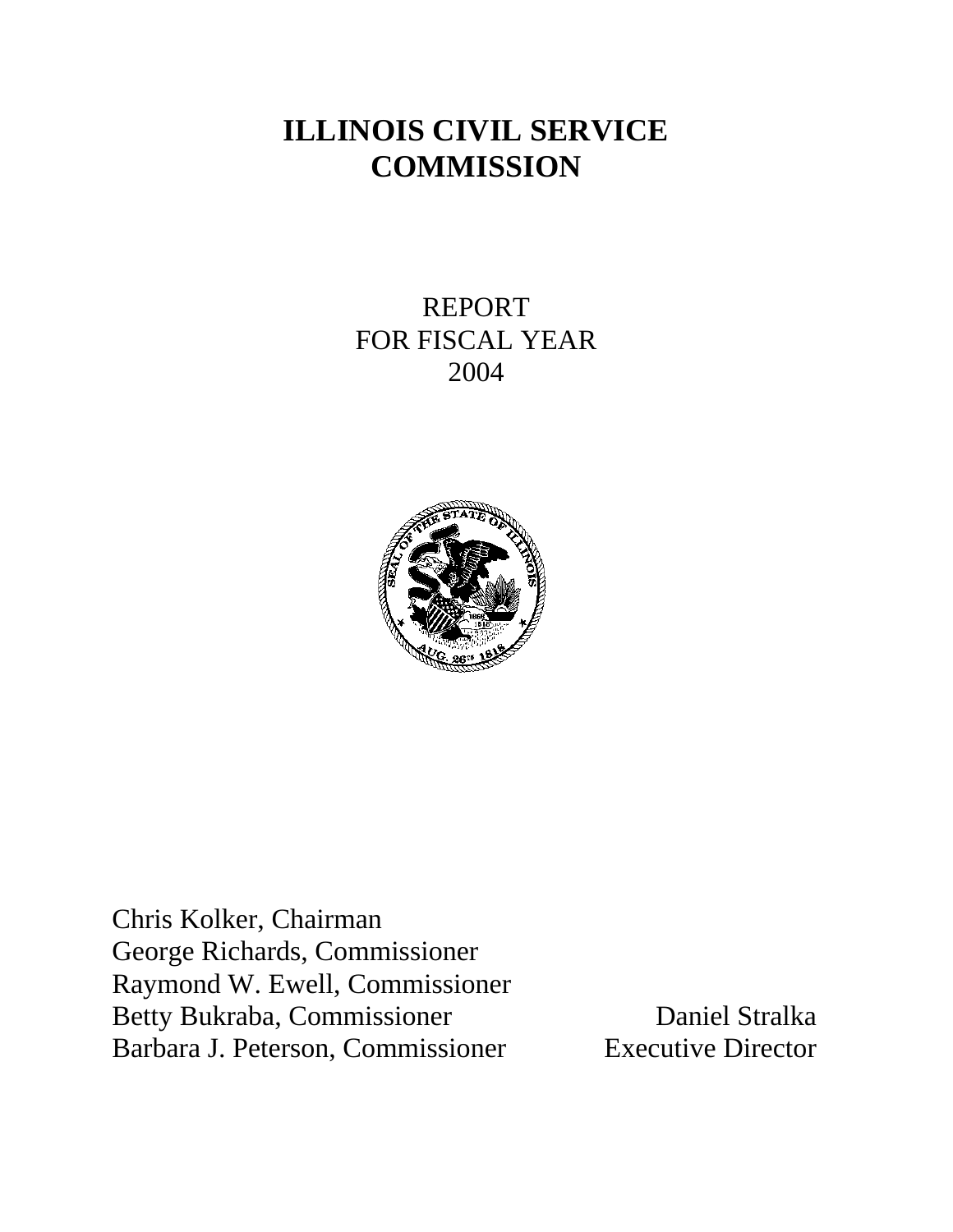

**Daniel Stralka EXECUTIVE DIRECTOR**

**State of Illinois CIVIL SERVICE COMMISSION 425 ½ South Fourth Street Springfield, Illinois 62701 (217) 782-7373 FAX (217) 524-3706 www.icsc.il.gov**

**Chris Kolker CHAIRMAN** 

**COMMISSIONERS George E. Richards Raymond W. Ewell Barbara J. Peterson Betty Bukraba**

Governor Rod Blagojevich State of Illinois Springfield, Illinois 62706

Dear Governor Blagojevich:

We submit this report to you, to the members of the General Assembly and to the citizens of Illinois. It is the Commission's 92nd Annual Report and covers the period of July 1, 2003 through June 30, 2004. In this report we have set forth both our responsibilities and accomplishments.

We appreciate the support and encouragement you have given us as we endeavor to carry out the requirements of the Illinois Personnel Code with the goal of providing the citizens of Illinois with a system of personnel administration based on merit principles and scientific method.

Respectfully submitted,

Chris Kolker, Chairman

George E. Mchards, Commissioner

Raymond W. Ewell, Commissioner

Bulgraba, Commissioner

Peterson, Commissioner Barbara J.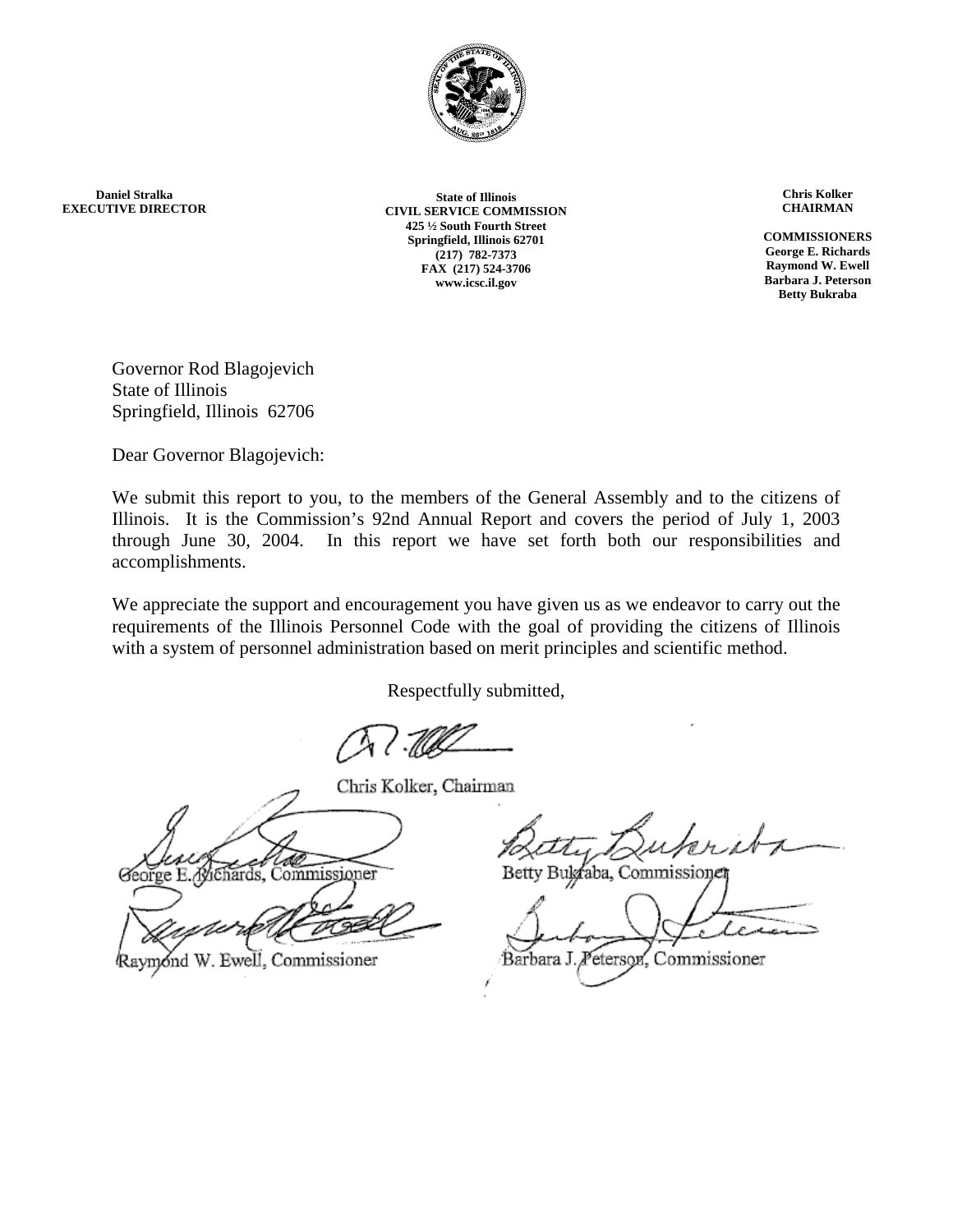# **TABLE OF CONTENTS**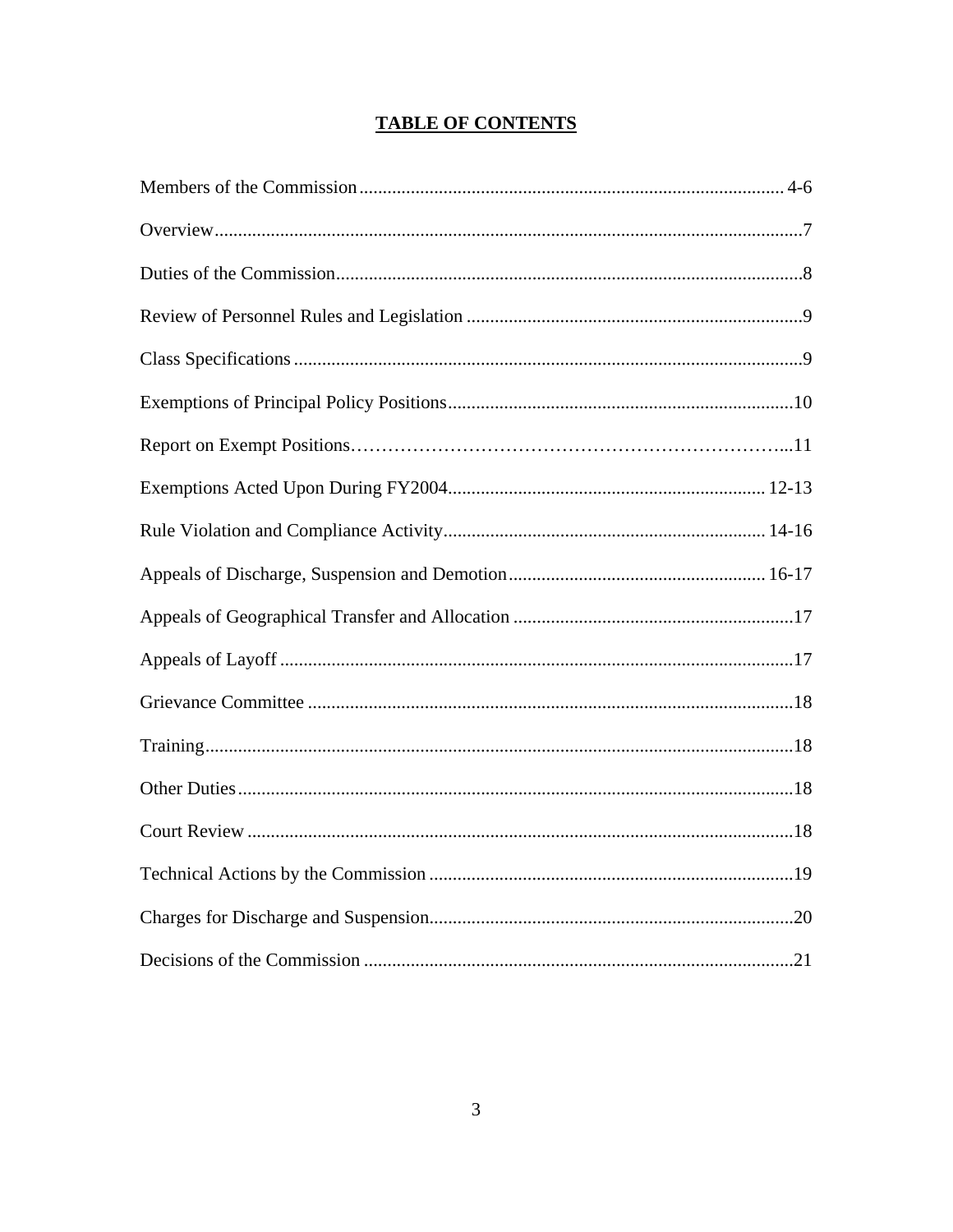### **MEMBERS OF THE ILLINOIS CIVIL SERVICE COMMISSION**

The members of the Civil Service Commission are appointed for a period of six years.

| Name                                  | Term Expires  |
|---------------------------------------|---------------|
| Chris Kolker, Chairman                | March 1, 2005 |
| George E. Richards, DVM, Commissioner | March 1, 2007 |
| Raymond W. Ewell, Commissioner        | March 1, 2005 |
| Barbara J. Peterson, Commissioner     | March 1, 2005 |
| Betty Bukraba, Commissioner           | March 1, 2009 |

#### **Chris Kolker**

Chris Kolker, appointed as Chairman in March of 2004, graduated from Arizona State University in 1989 with a B.A. in political science. From 1990 to 1995 he worked as a legislative and political aide for Illinois House Speaker Michael J. Madigan. During those years, he also worked with legislators, as well as state and local officials, on a wide variety of governmental issues. In 1995 Chris entered law school at Southern Illinois University and graduated magna cum laude in 1998. He has worked in labor and personnel law since law school for both employers and employees.

Originally from East St. Louis, Chris currently resides in Fairview Heights with his wife and two daughters.

### **George E. Richards, DVM**

Dr. Richards received his Bachelor and Doctorate degrees from the University of Illinois College of Veterinary Medicine. He practices Small Animal Medicine and Surgery in Danville, where he is an owner of three veterinary hospitals. He serves as Chairman of Danville Area Community College Foundation, Director and Past President of Vermillion Advantage Economic Development Corporation, Secretary and Executive Committee member of Old National Bank-Danville. He is Chairperson and Treasurer of the Illinois Veterinary Medical Political Action Committee and serves on the Illinois State Veterinary Medical Association Board of Directors as Delegate to the American Veterinary Medical Association and as Chairperson of the Legislative Committee. He is involved in numerous community activities in Danville.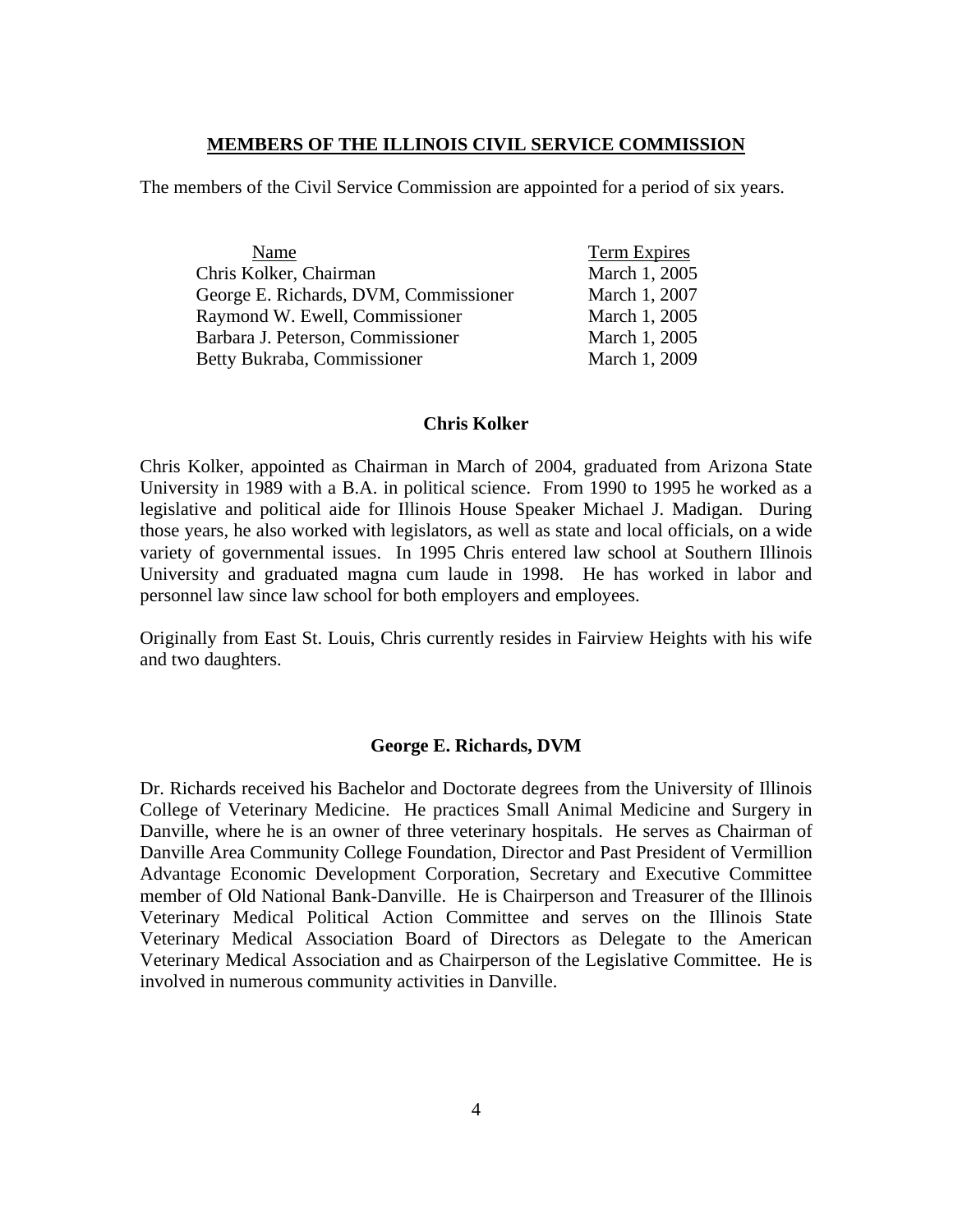#### **Betty Bukraba**

Betty Bukraba was appointed a Commissioner effective October 6, 2004. She retired from the office of the Clerk of the Circuit Court of Cook County, having served as the Director of Personnel Services for 14 years. As Director, she had responsibilities for all aspects of employee relations in the 2300 employee agency from applicant testing to retirement planning. While serving in this capacity, she was a recipient of the Cook County Distinguished Public Service award in 1999. She is the widow of a Chicago firefighter and raised their two children while operating a small business. Betty remains active in numerous neighborhood and civic organizations and causes.

#### **Raymond W. Ewell**

Raymond W. Ewell was born on December 29, 1928 in Chicago, Illinois. He earned a Bachelor of Arts degree at the University of Illinois (1949), a Master's degree from the University of Illinois (1951), and a Juris Doctor degree from the University of Chicago (1954). He was a State Representative in the Illinois General Assembly for eight terms from 1967 to 1983, where he served as chairman of the Higher Education Committee, the Illinois Legislative Black Caucus, and the National Society of State Legislators (1969). He served in the United States Army from 1954 to 1955.

In addition to being an attorney at law for 50 years, Mr. Ewell has been a teacher in the Chicago public schools, a gas station operator, a partner in a brokerage firm, bond counsel for the Cook County Board of Commissioners (1992), and a lobbyist for the City of Chicago, the Chicago Teacher's Pension Fund, the Illinois Trial Lawyers Association, and Cook County. While in the legislature he served as minority spokesman on the Elections, Agriculture, Conservation, Registration and Regulation, and Executive Committees. He also served on the committees for County and Township, Higher Education, Primary and Secondary Education, Judiciary, Public Utilities, Human Resources, and Motor Vehicles.

Mr. Ewell served as senior advisor to United States Senator Carol Moseley Braun and to John H. Stroger, President of the Cook County Board. He is a member of the Fourth Ward Young Democrats, an independent precinct captain for the Seventeenth Ward, a Seventeenth Ward Regular Democratic organization supervisor and instructor, and campaign manager for State Representative Charles Morrow, III. He is president of the Perry Avenue Block Club, a member of the N.A.A.C.P., the Cook County Bar Association, the Southtown Y.M.C.A., the Urban League, P.U.S.H., Southtown Y.M.C.A. Businessmen's Association, and Director of St. Carthage Grooming School for Boys.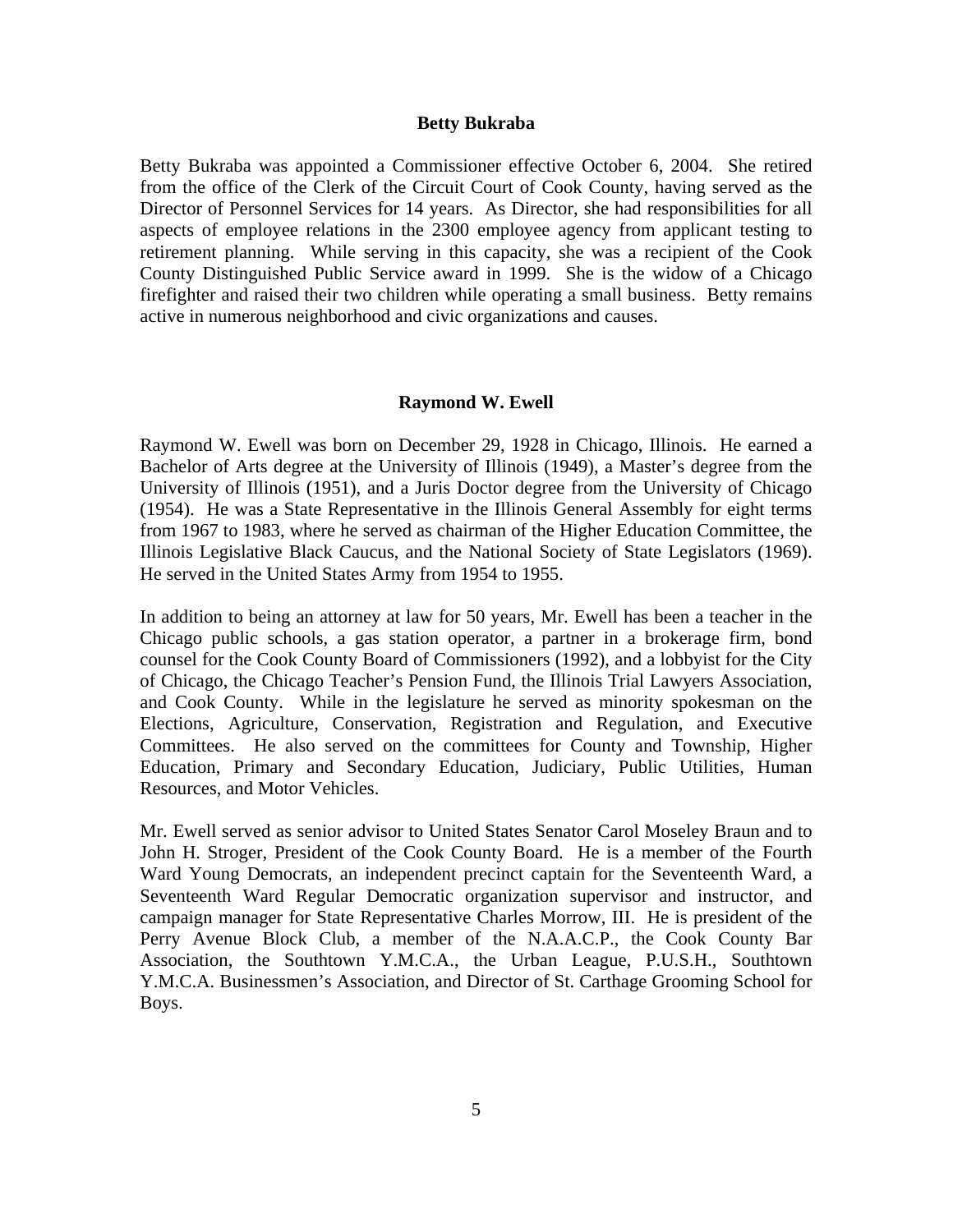### **Barbara J. Peterson**

Barbara J. "Bobbie" Peterson is in her first term as a Commissioner on the Illinois Civil Service Commission.

Previously tapped by Governor Jim Edgar, she sat on the Governor's State University Board of Trustees. There she chaired the Personnel Committee, which oversees collective bargaining contracts, faculty and civil service salaries and employee benefits. She also represented GSU on the State University Civil Service System and was the university's founding member trustee for the Monsignor Ignatius D. McDermott Endowed Scholarship. She is currently on the Governor's State University Foundation Board of Directors.

Commissioner Peterson serves as a member of the Will/Kankakee Regional Development Authority. She also serves as secretary of the Will County Planning and Zoning Commission and had a leadership role in regional planning that led to the development of a comprehensive general plan for the six-county northeastern Illinois region.

A longtime community activist and volunteer, Commissioner Peterson is in her fourth term as the elected state central committee member of the 11th Congressional District. She is also involved in numerous special political projects and public relations activities.

Bobbie Peterson is a longtime resident of Will County. With her husband Charles, Bobbie spent 35 years as owner of a union plumbing and heating corporation and is still engaged in agriculture. Born and educated in Chicago, she is a graduate of Gregg Business College. The Petersons have four sons and eight grandchildren.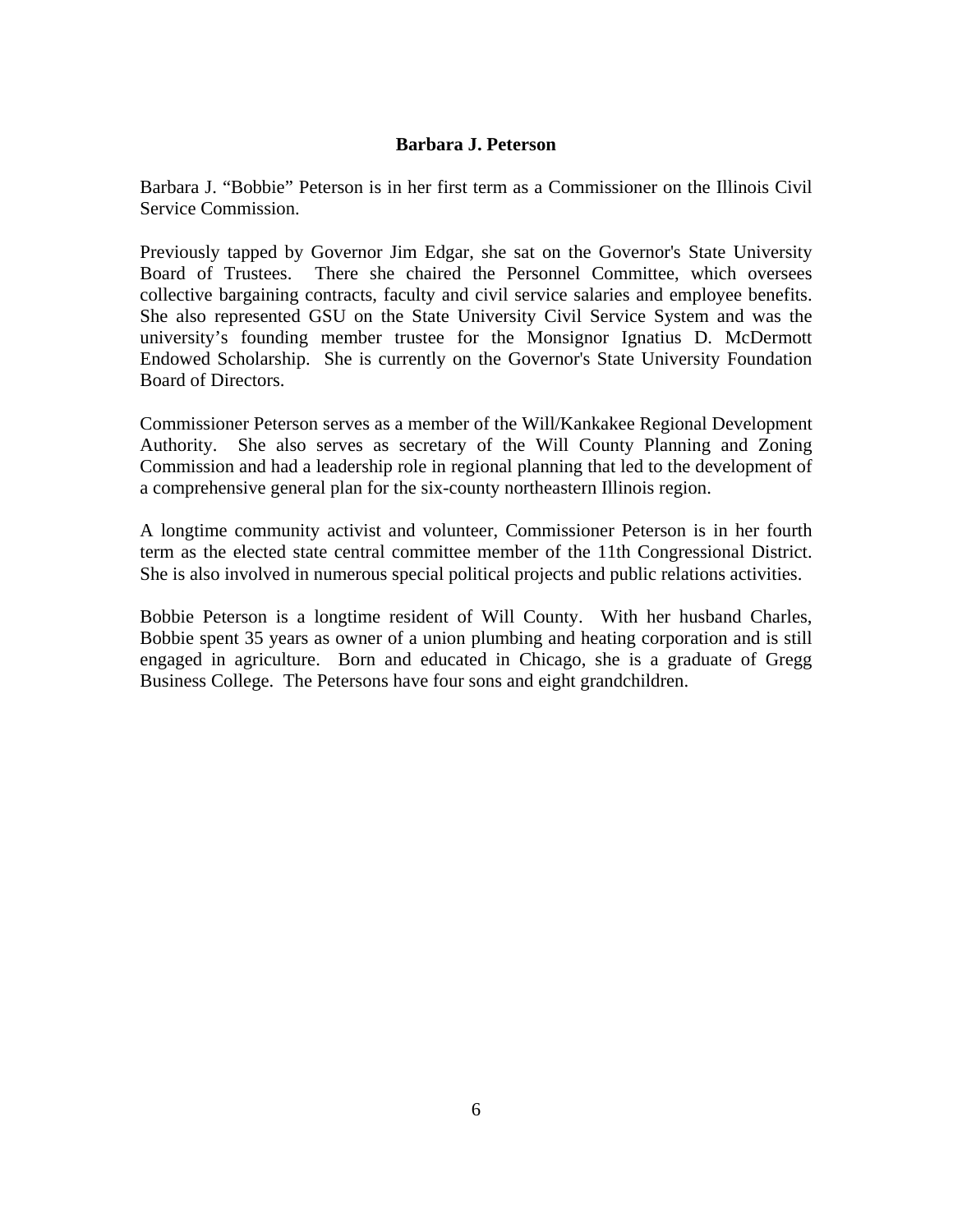## **Overview**

The Civil Service Commission began the year with the introduction of its website, the first for the Commission. Agendas and minutes are posted on the website as well as basic information regarding the Commission and useful links to other websites. A fillable Discipline Appeal form was developed and posted on the website for employees to use. As the year progressed, the website was updated to include practical information for visitors on filing appeals. Additional updates are planned for the future.

The Commission entered the fiscal year with an approved budget of \$418,000. This represented a 4% decrease from the previous fiscal year's appropriation. Two unanticipated accrued vacation lump sum payments during the year totaling \$67,542, or 24% of the Commission's *entire* adjusted personal services appropriation for the year, presented a challenge to Commission staff to stay within its allocated funds. The diligence of the Commission staff along with the assistance of the Governor's Office of Management and Budget allowed the Commission to meet its fiscal obligations without resorting to a supplemental appropriation.

On March 16, 2004 Chris Kolker was appointed as Chairman of the Civil Service Commission. His appointment was quickly confirmed by the Senate on April 2, 2004. He replaced George Richards who continues to serve as a Commissioner. Also, on May 20, 2004 Daniel Stralka was appointed Executive Director. He has been performing those duties in an acting capacity since June 1, 2003.

Barbara Hayes, who served the Commission for over 30 years, retired on December 31, 2003. Her historical knowledge of the Commission's practices will be missed. Moving up to Fiscal Officer was Sandy Guppy. The Commission also welcomed Linda Fleming to the administrative staff on December 29, 2003 and Andrew Barris as Assistant Executive Director on March 1, 2004.

On February 1, 2004 – in accordance with the State Officials and Employees Ethics Act – the Commission instituted its first Personnel Policy for Commission employees. A timesheet policy and procedure was also simultaneously developed and established.

Through the year, the Commission staff has made numerous changes to internal forms and processes to simplify and streamline its operations. For example, the agenda format has been improved to make it easier to follow and understand by creating summaries of 4d(3) exemption requests and "boxing" appeal summaries. Form letters are constantly being reviewed for clarity, conciseness and accuracy. Information sharing has been enhanced among Commission employees. These initiatives continue, and this ongoing critical examination of Commission functions is rapidly becoming part of the culture of the Commission.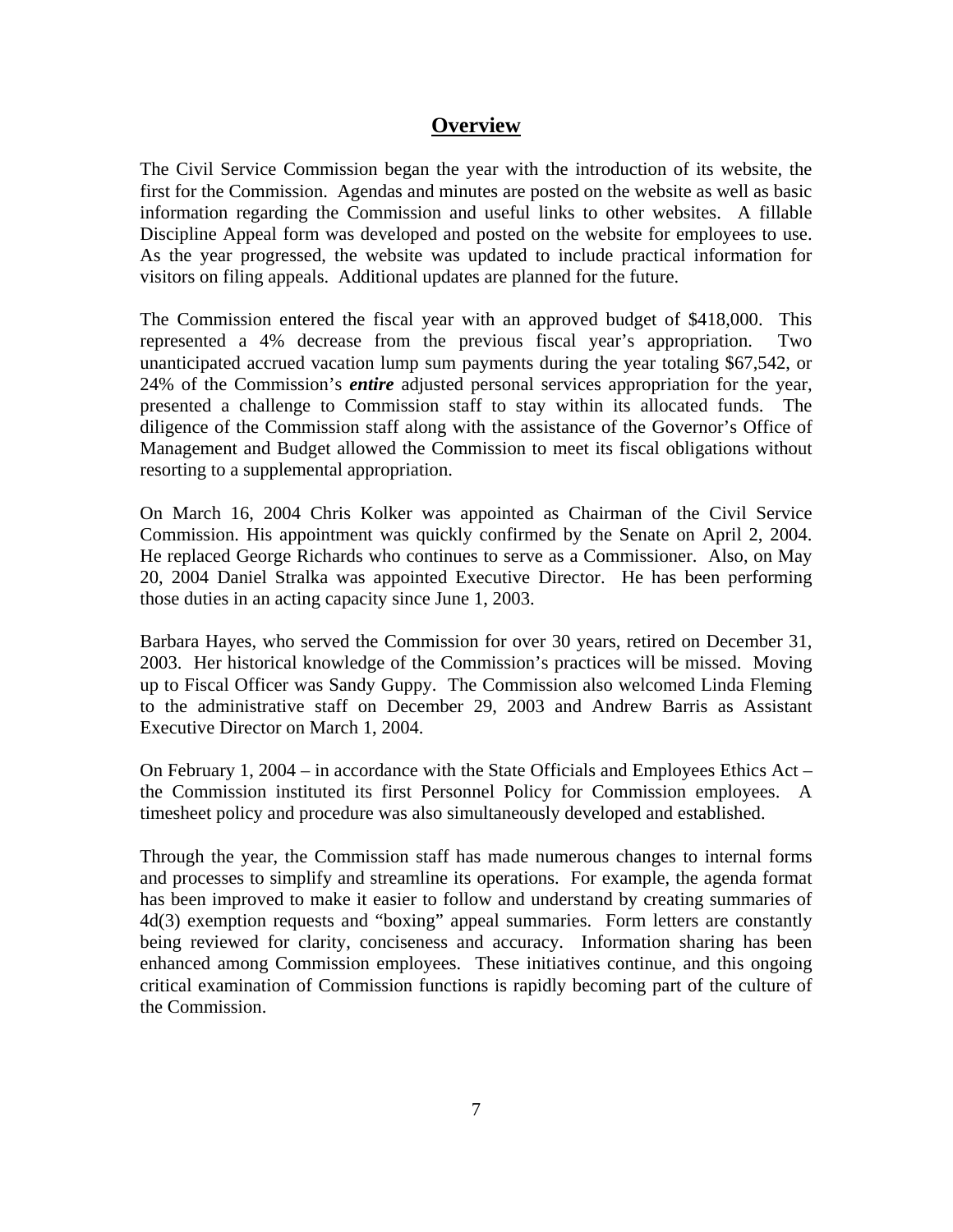### **DUTIES OF THE COMMISSION**

Guided by merit philosophy, the members of the Commission and its staff carry out the following statutory responsibilities:

- 1. To disapprove personnel rules, or their amendments, promulgated and submitted by the Director of Central Management Services.
- 2. To approve the classification plan submitted by the Director of Central Management Services, and approve proposals for new or amended class specifications and for the abolition of existing classes under the classification plan.
- 3. Upon recommendation of the Director of Central Management Services, the Commission approves the exemption from Jurisdiction B of those positions which, in its judgment, bear principal administrative responsibility for the determination or implementation of policy.
- 4. Upon identification of instances of noncompliance, the Commission is responsible for ensuring the enforcement of the Personnel Code and Rules through the issuance of directives for compliance. In ensuring compliance with the Personnel Code and Rules, the Commission is authorized to conduct an audit program of personnel activities, actions, and programs.
- 5. For certified employees who are discharged, suspended for more than 30 days in a twelve-month period, or demoted, the Commission hears and determines the written charges and renders decisions which are binding upon the employing agency.
- 6. The Commission hears appeals by certified employees who are involuntarily transferred from one geographical area to another, or who question the allocation of their position under the classification plan.
- 7. The Commission hears or conducts an investigation of layoff appeals by certified employees where the basis of the appeal is that provisions of the Personnel Code or Rules have been violated.

During Fiscal Year 2004, the Commission was active in these areas as the following detailed report indicates.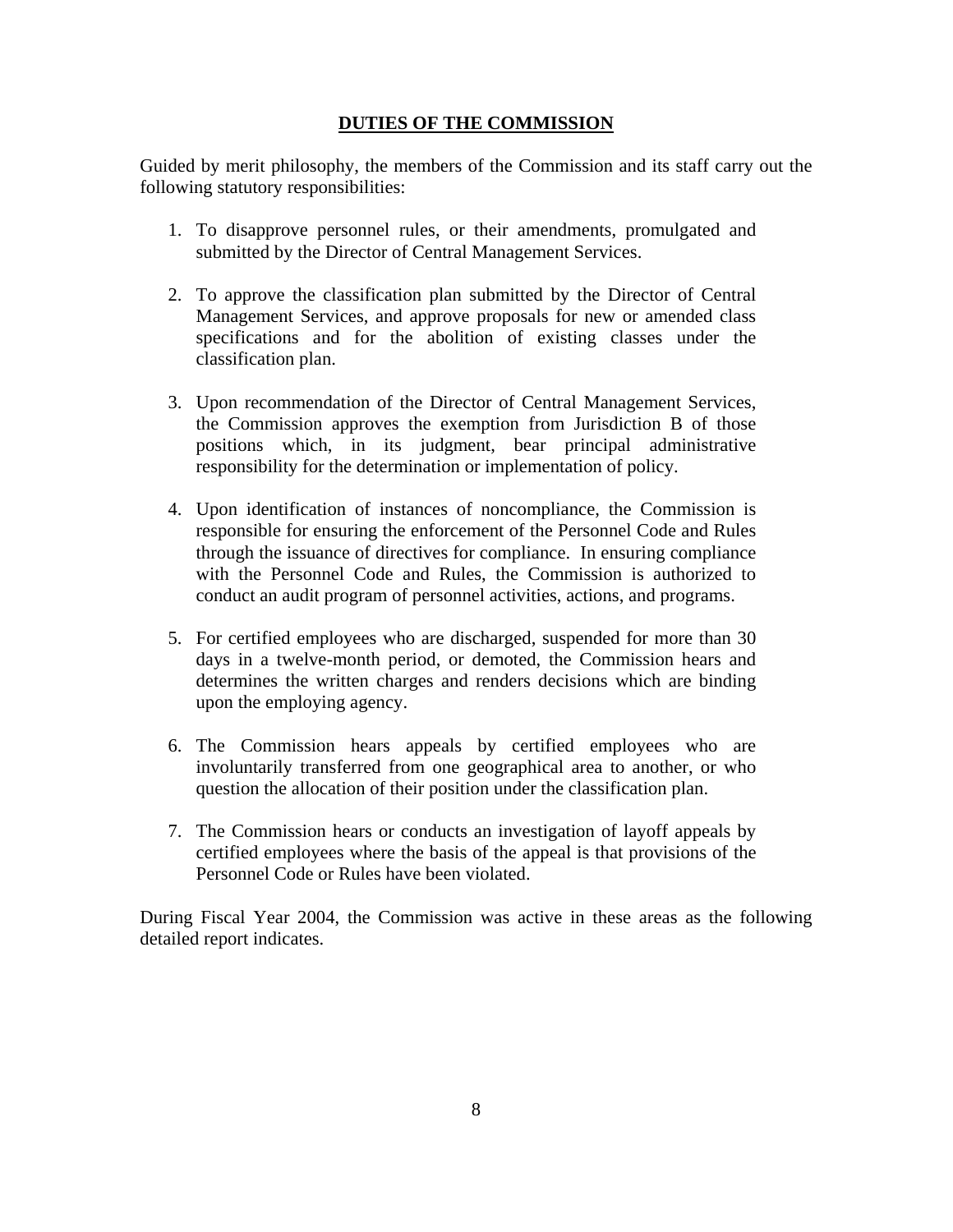### **(1) REVIEW OF PERSONNEL RULES AND LEGISLATION**

The drafters of the Personnel Code envisioned broad enabling statutes giving the Director of Central Management Services extensive discretion to implement the broad provisions of the Code through the promulgation of rules. As a check and balance to this power, the Director is to submit proposed rules and/or amendments to the Commission, and the Commission has the authority to disapprove them.

To ensure the Personnel Rules promulgated by the Department of Central Management Services accurately implement the authority outlined in the Personnel Code, and to assure the Code continues to adhere to the principles of merit employment, the Civil Service Commission monitors legislative action for changes to the Personnel Code or Rules.

### **(2) CLASS SPECIFICATIONS**

A sound system of position classification is essential to carrying out the objectives of a merit personnel system. The classification plan establishes the basis for ensuring that employees performing work of the same nature, level of difficulty and complexity are paid within the same salary range, dependent on length of service and excellence of performance. The specifications further set forth the legal requirements for selection of those who desire to enter State service and the promotion of present employees who seek advancement within the career system. So that personnel decisions can be based upon the factual basis of existing assignments, the position classification system identifies the duties performed and responsibilities assigned by individual employees. The Commission has the responsibility of approving all amendments to the classification plan including class specifications.

During Fiscal Year 2004 the Commission reviewed and acted on 54 amendments to the classification plan. Because of their cooperative working relationship, the staffs of the Commission and the Department of Central Management Services resolved all problems identified in the amendments submitted. Consequently, all issues which could have resulted in a recommendation for the Commission's disapproval were resolved.

|          |          | New Classes Revised Classes Abolished Classes |
|----------|----------|-----------------------------------------------|
| Approved | Approved | Approved                                      |
|          | 47       |                                               |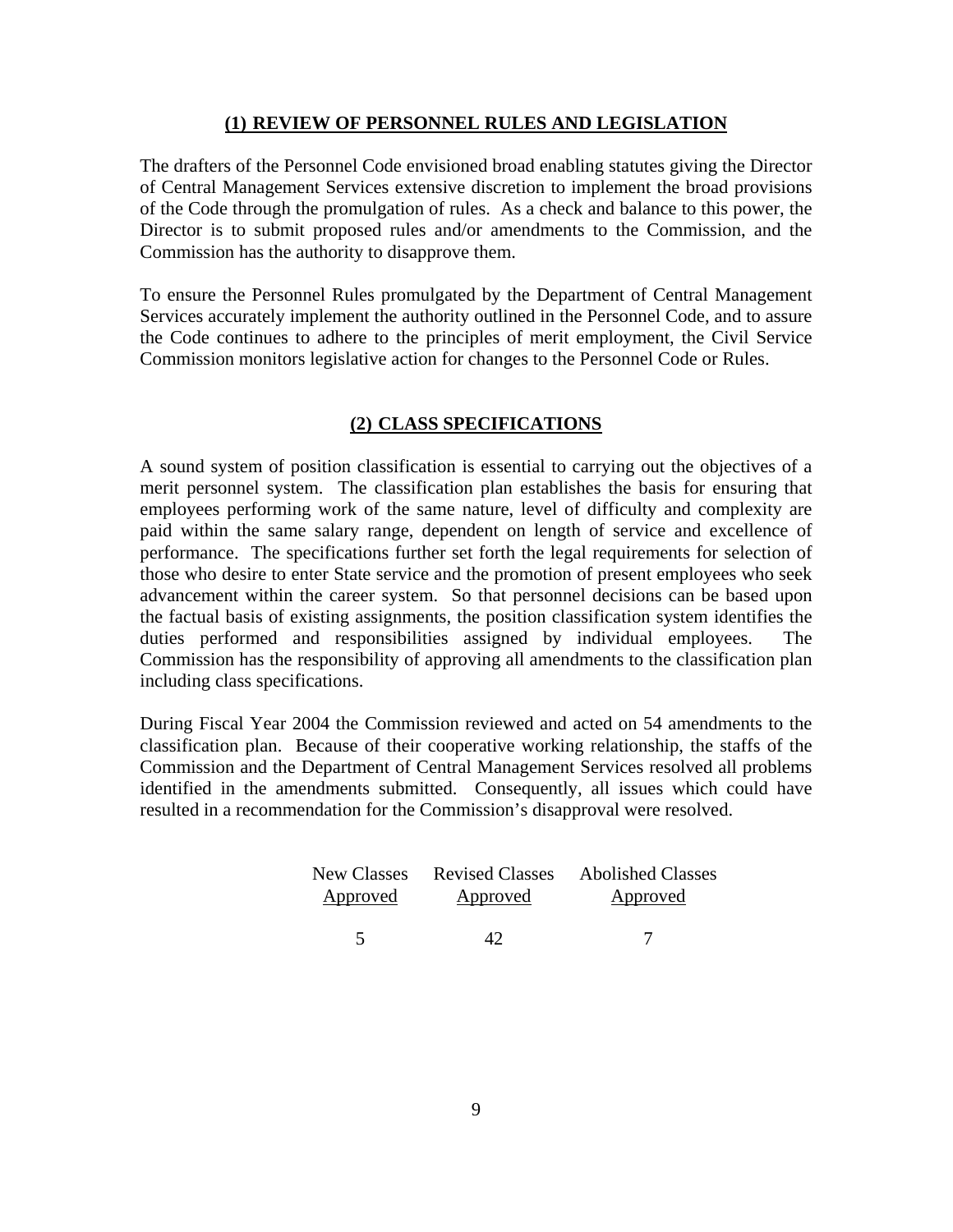### **(3) EXEMPTIONS OF POSITIONS BEARING PRINCIPAL ADMINISTRATIVE RESPONSIBILITY FOR POLICY**

A long-standing significant issue in merit systems is the determination of those positions which should be subject to appointment and dismissal at the discretion of the administration. In the Personnel Code, the legislature specifically provided for most major exemptions, such as those of all positions in the legislative and judicial branches, of directors and assistant directors of executive agencies, and of members of boards and commissions. In positions below the director, assistant director, board or commission level, the legislature chose to grant the Director of Central Management Services and the Civil Service Commission joint authority to exempt positions from the Personnel Code. Under this provision, agencies request, and the Director of Central Management Services issues, a recommendation as to whether positions that bear principal administrative responsibility for the determination of policy or principal responsibility for the implementation of policy should be exempted. This recommendation is then submitted to the Civil Service Commission for approval. The impact upon the merit system of decisions made with respect to the exemption of positions from the provisions of the Personnel Code is obvious.

In carrying out this function, the Commission not only acts to approve exemptions recommended by the Director, but also monitors all positions that have been approved for exemption to ensure that they are used as presented at the time of approval. Amendments to these positions are evaluated to ensure that only positions that continue to qualify for exemption remain exempt. The Commission considered granting 4d(3) exemption to a total of 264 positions in Fiscal Year 2004. Of those 264 exemptions considered, 199 were approved, 30 were denied and 35 were submitted and then later withdrawn. Set forth on the following page is a listing of the number of exemptions for each agency. A breakdown of the Commission's actions for Fiscal Year 2004 follows on the succeeding pages.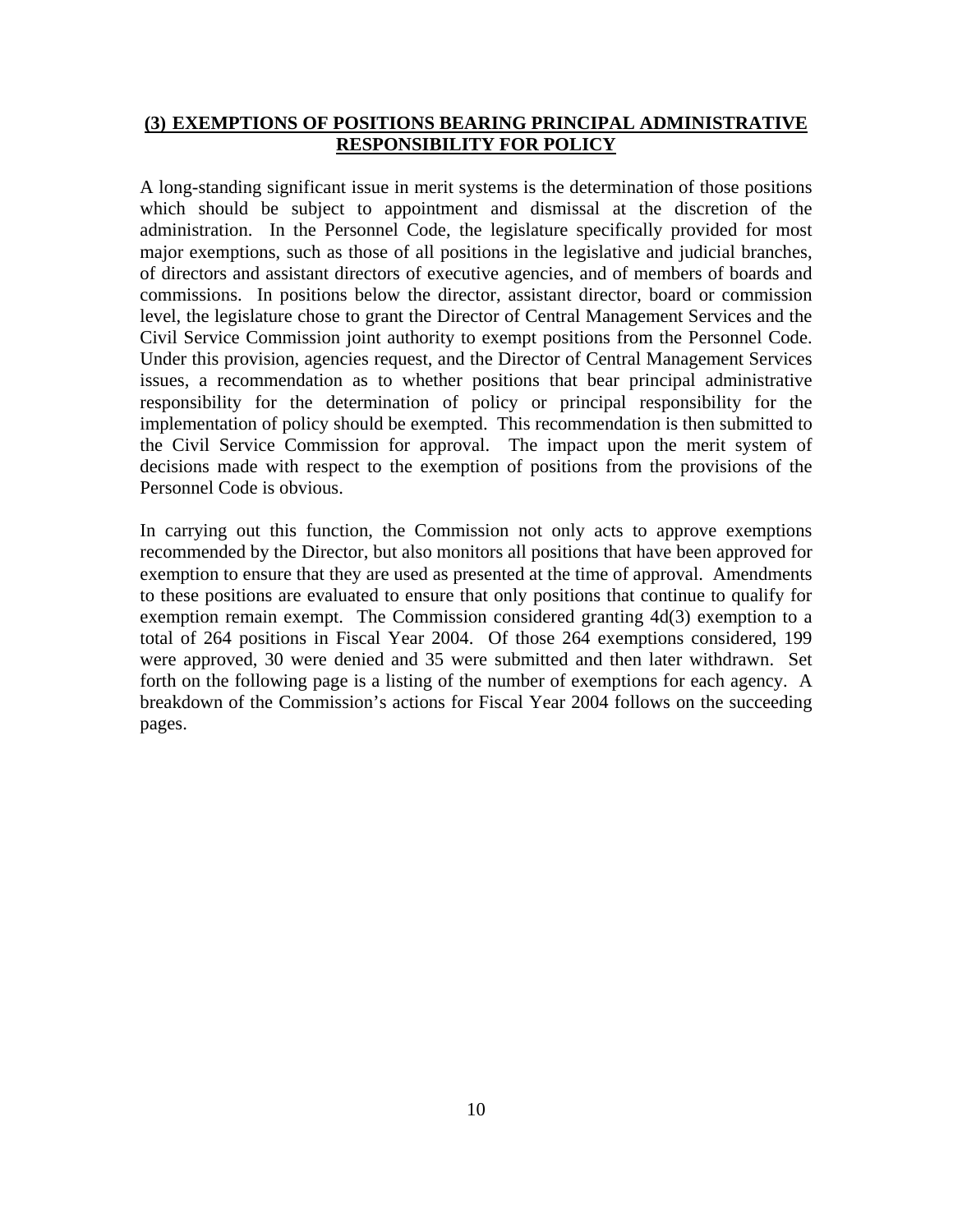# **REPORT ON EXEMPT POSITIONS**

|                                      | Total            | Number of Exempt |
|--------------------------------------|------------------|------------------|
| Agency                               | <b>Employees</b> | Positions        |
|                                      |                  |                  |
|                                      |                  |                  |
|                                      |                  |                  |
|                                      |                  |                  |
|                                      |                  |                  |
|                                      |                  |                  |
| Central Management Services  1207 84 |                  |                  |
| Children and Family Services 3512 41 |                  |                  |
|                                      |                  |                  |
|                                      |                  |                  |
|                                      |                  |                  |
|                                      |                  |                  |
|                                      |                  |                  |
|                                      |                  |                  |
|                                      |                  |                  |
|                                      |                  |                  |
|                                      |                  |                  |
|                                      |                  |                  |
|                                      |                  |                  |
|                                      |                  |                  |
|                                      |                  |                  |
|                                      |                  |                  |
|                                      |                  |                  |
|                                      |                  |                  |
|                                      |                  |                  |
|                                      |                  |                  |
|                                      |                  |                  |
|                                      |                  |                  |
|                                      |                  |                  |
|                                      |                  |                  |
|                                      |                  |                  |
|                                      |                  |                  |
|                                      |                  |                  |
|                                      |                  |                  |
|                                      |                  |                  |
|                                      |                  |                  |
|                                      |                  |                  |
|                                      |                  |                  |
|                                      |                  |                  |
|                                      |                  |                  |
|                                      |                  |                  |
|                                      |                  |                  |
|                                      |                  |                  |
|                                      |                  |                  |
|                                      |                  |                  |
|                                      |                  |                  |
|                                      |                  |                  |
|                                      |                  |                  |
|                                      |                  |                  |
|                                      |                  |                  |
|                                      |                  |                  |
|                                      |                  |                  |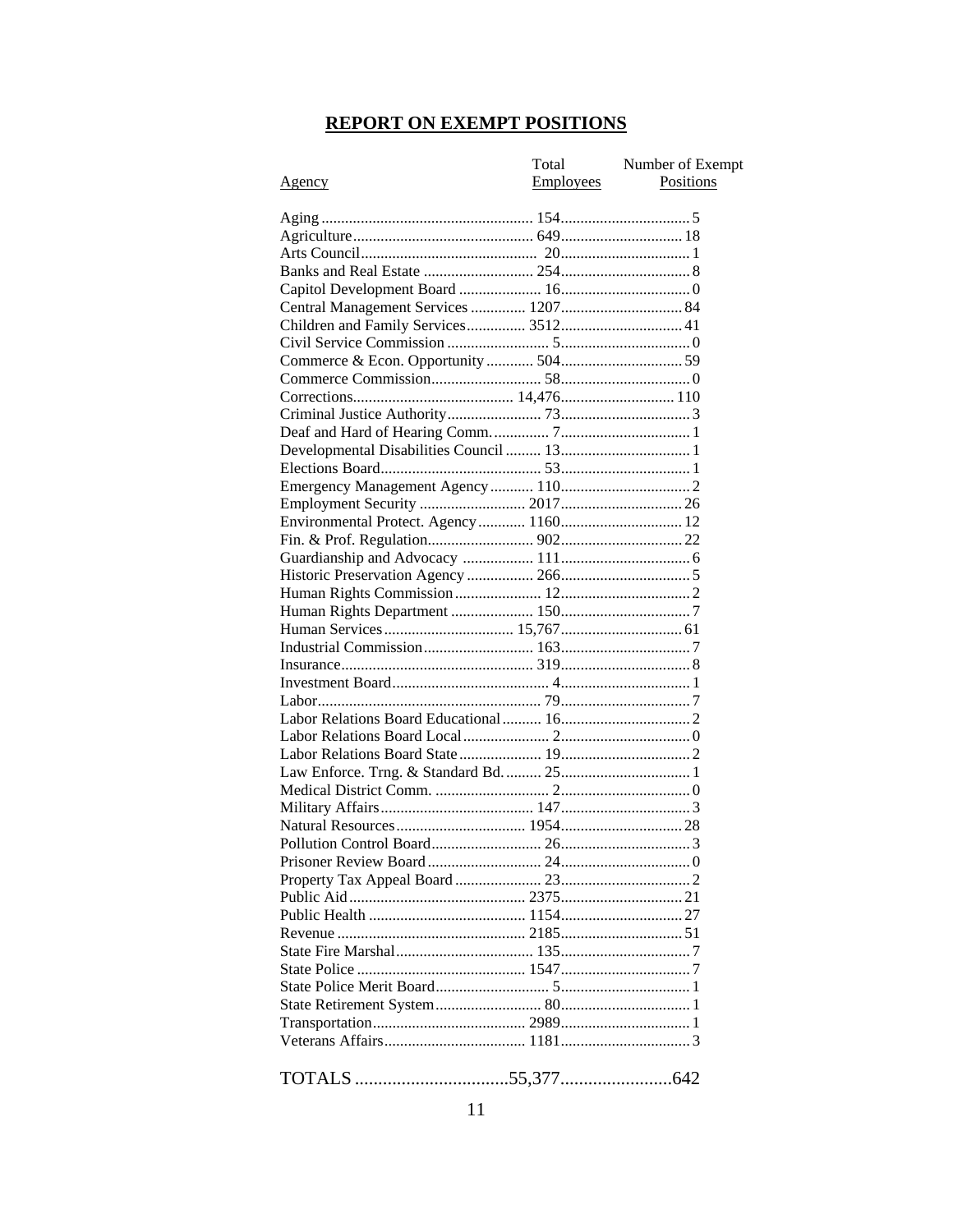# **EXEMPTIONS ACTED UPON DURING FY 2004**

| Aging                                       | 1 SPSA exemption granted                                                                                                                                           |
|---------------------------------------------|--------------------------------------------------------------------------------------------------------------------------------------------------------------------|
| <b>Agriculture</b>                          | 6 SPSA exemptions granted<br>1 PSA exemption granted                                                                                                               |
| <b>Banks &amp; Real Estate</b>              | 6 SPSA exemptions granted<br>10 SPSA exemptions submitted and withdrawn                                                                                            |
| <b>Central Management Systems</b>           | 57 SPSA exemptions granted<br>1 SPSA submitted and withdrawn                                                                                                       |
| <b>Children &amp; Family Services</b>       | 6 SPSA exemptions granted<br>5 PSA exemptions granted<br>2 SPSA exemptions denied<br>1 PSA exemption submitted and withdrawn                                       |
| <b>Commerce &amp; Economic Opportunity</b>  | 16 SPSA exemptions granted                                                                                                                                         |
| <b>Corrections</b>                          | 10 SPSA exemptions granted<br>1 PSA exemption denied                                                                                                               |
| <b>Employment Security</b>                  | 10 SPSA exemptions granted<br>1 PSA exemption granted<br>1 SPSA exemption denied                                                                                   |
| <b>Environmental Protection Agency</b>      | 7 SPSA exemptions granted                                                                                                                                          |
| <b>Financial Institutions</b>               | 2 SPSA exemptions granted                                                                                                                                          |
| <b>Human Rights Department</b>              | 1 SPSA exemption granted                                                                                                                                           |
| <b>Human Services</b>                       | 10 SPSA exemptions granted<br>1 Medical Administrator V granted<br>1 SPSA exemption submitted and withdrawn<br>7 SPSA exemptions denied<br>2 PSA exemptions denied |
| <b>Historic Preservation</b>                | 3 SPSA exemptions granted                                                                                                                                          |
| <b>Illinois Criminal Justice Authority</b>  | 3 SPSA exemptions granted                                                                                                                                          |
| <b>Illinois Emergency Management Agency</b> | 1 SPSA exemption granted                                                                                                                                           |
| <b>Insurance</b>                            | 1 SPSA exemption granted<br>1 PSA exemption granted                                                                                                                |
| <b>Military Affairs</b>                     | 1 PSA exemption granted                                                                                                                                            |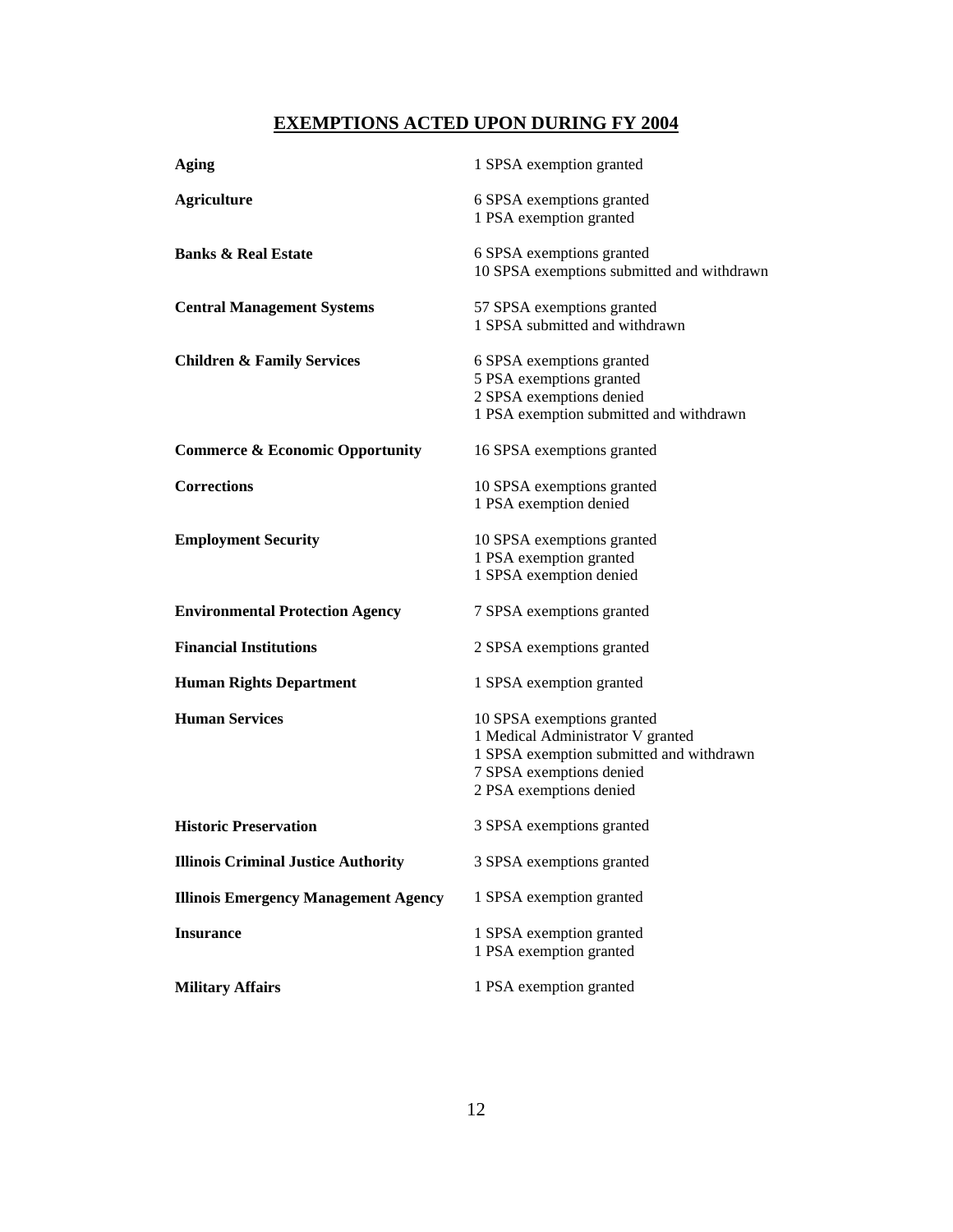| <b>Natural Resources</b>       | 1 SPSA exemption granted<br>1 Administrative Ass't. exemption granted                                                                                                             |
|--------------------------------|-----------------------------------------------------------------------------------------------------------------------------------------------------------------------------------|
| <b>Professional Regulation</b> | 8 SPSA exemptions granted<br>2 PSA exemptions granted                                                                                                                             |
| <b>Public Aid</b>              | 5 SPSA exemptions granted                                                                                                                                                         |
| <b>Public Health</b>           | 11 SPSA exemptions granted<br>2 PSA exemptions granted<br>1 Administrative Ass't. II exemption granted<br>13 SPSA exemptions denied<br>20 SPSA exemptions submitted and withdrawn |
| <b>Revenue</b>                 | 8 SPSA exemptions granted<br>1 PSA exemption granted<br>2 SPSA exemptions denied<br>2 SPSA exemptions submitted and withdrawn                                                     |
| <b>State Fire Marshal</b>      | 2 SPSA exemptions granted<br>1 PSA exemption granted                                                                                                                              |
| <b>State Police</b>            | 3 SPSA exemptions granted<br>2 SPSA exemptions denied                                                                                                                             |
| <b>Transportation</b>          | 1 SPSA exemption granted                                                                                                                                                          |
| <b>Veterans' Affairs</b>       | 1 SPSA exemption granted<br>1 PSA exemption granted                                                                                                                               |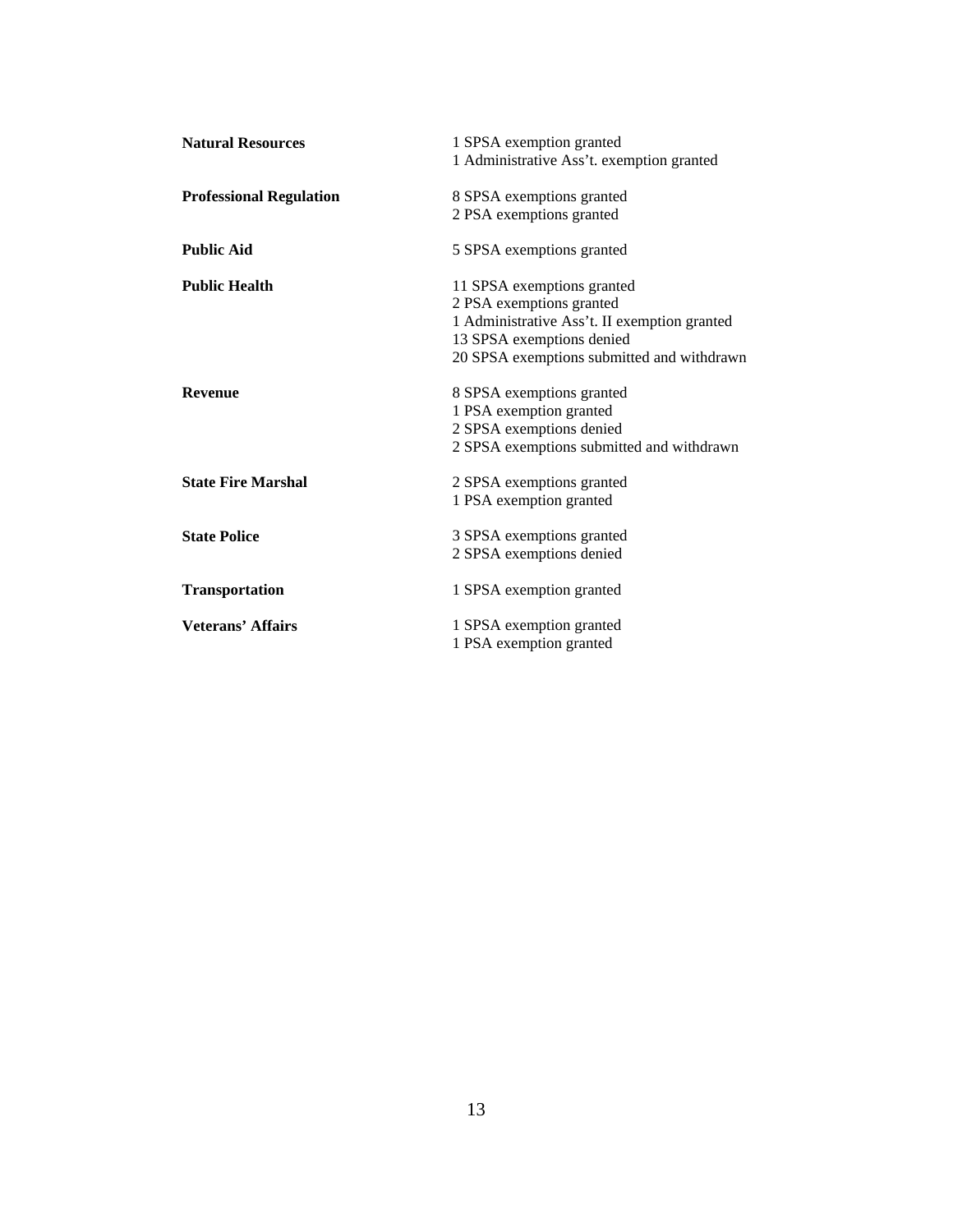### **(4) RULE VIOLATION AND COMPLIANCE ACTIVITY**

A merit system can only be as effective as the people who administer it will permit. Recognizing that pressures exist to circumvent the merit system and to provide a bulwark against the erosion of merit system standards, the legislature placed in the Civil Service Commission the responsibility for determining whether personnel activities are carried out in compliance with the Personnel Code and Personnel Rules along with the authority to direct compliance where it finds violations. In carrying out this mandate, the Commission has utilized two basic approaches.

First, it investigates all allegations of noncompliance furnished to the Commission or brought to the attention of its staff to determine whether there was a violation of the statute and/or its implementing rules. There were two appeals of Personnel Code and/or Rule violations acted upon in Fiscal Year 2004, one ending in an employee's appeal being granted and one appeal being dismissed. Where the Commission finds a possible violation, it works with the Department of Central Management Services and the agencies involved to effect compliance. Where compliance is not an issue, the Commission assists employees with complaints by referring them to other resources available to them.

Second, the Commission staff conducts reviews and audits of personnel activities as carried out by the Department of Central Management Services and the operating agencies. The Commission interprets its legislative grant of authority as allowing it to take the initiative in determining compliance and not simply to investigate those matters reported to it. It has been the practice of the Commission to audit compliance activities with the resources remaining after it completes its other statutory responsibilities, including hearing employee allocation and discharge appeals, investigating layoff appeals, and reviewing proposals made by the Director of Central Management Services for amendments in the Classification Plan or for exemption of policy-making positions.

The audit program examines several areas of agency personnel operations, including:

- Assignment of positions to classes (including position descriptions).
- Payment of employees at rates authorized in the Pay Plan, as approved by the Department of Central Management Services.
- Administration of exempt appointments as approved by the Commission in accordance with Section 4d(3) of the Personnel Code.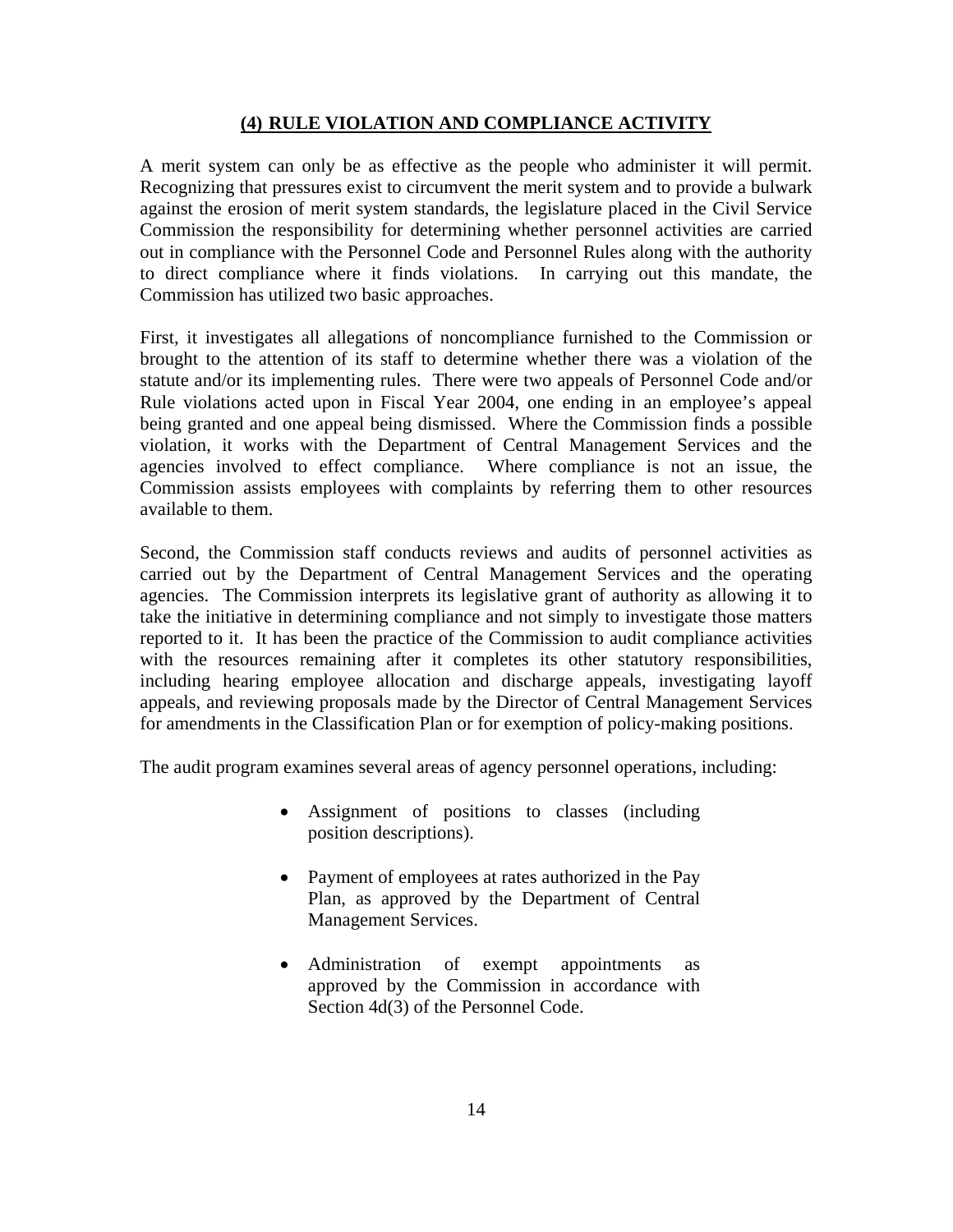- Employment and separation procedures, including the use of eligible lists and the certification of employees.
- Evaluation of personnel administration programs, including affirmative action, veterans' preference, and disabled employment and advancement opportunities.
- Review of personal service contracts in relation to providing staff through appointments under the Personnel Code.

Additionally, the audit explores areas of innovation or approaches in personnel programs which can be shared with other operating agencies for the benefit of all involved in the state personnel function. The Commission did not conduct any audits in Fiscal Year 2004.

The Personnel Code also provides for appointments to State service in accordance with the principle of merit and fitness which is determined by the use of examination methods in areas of education, experience, cultural knowledge, capacity, knowledge, manual skill, linguistic ability, character, physical fitness, and psychological fitness. There are occasions, however, where examinations are not feasible and in order to provide flexibility the Code provides for three types of appointments, which can be made without formal competitive examination. These are emergency, temporary, and provisional appointments, all of which are limited by the Code.

Emergency appointments shall not exceed 60 days, shall not be renewed and may be made without regard to an eligible list. Notices of selections and terminations shall be reported immediately to the Director of Central Management Services. Temporary appointments may be utilized by persons in positions to perform temporary or seasonal work. No position shall be filled by temporary appointment for more than six months out of any 12-month period. Provisional appointments may be utilized by persons in positions when there is no appropriate eligible list available. No positions shall be filled by provisional appointment for more than six months out of any 12-month period.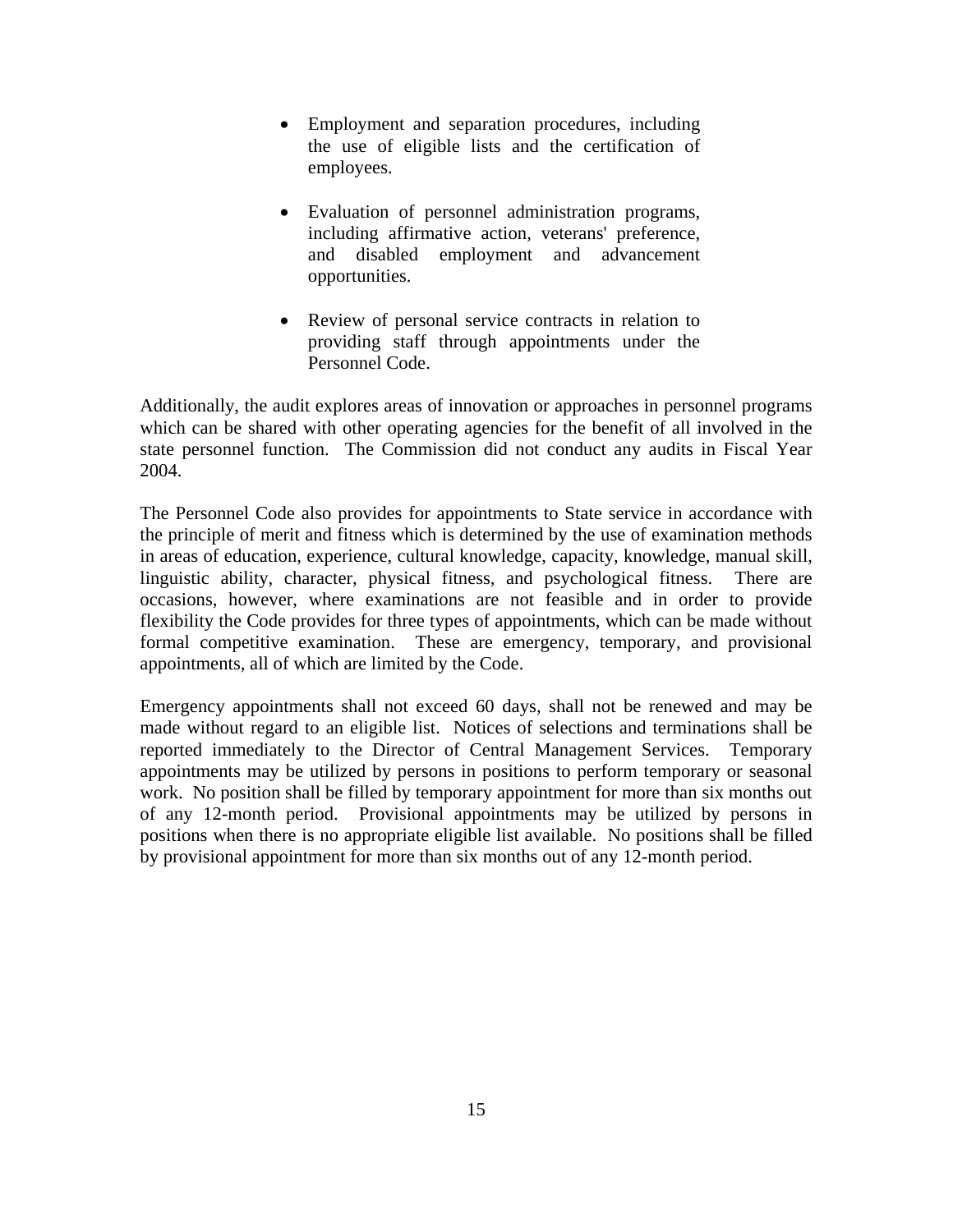The following are the numbers of consecutive non-merit appointments reported to the Commission in the monthly agendas. The agendas provide the number by agency and individual.<sup>1</sup>

| July      | 47 | January  | $\overline{\phantom{0}}$ | 49  |
|-----------|----|----------|--------------------------|-----|
| August    | 53 | February |                          | 31  |
| September | 50 | March    |                          | 42  |
| October   | 40 | April    | $\overline{\phantom{a}}$ | 64  |
| November  | 46 | May      |                          | 96  |
| December  | 59 | June     |                          | 127 |

The incumbents have been appointed to temporary appointments for more than six months in a twelve-month period or have received a number of non-merit appointments. Although these appointments are not in violation of the Personnel Code and Rules, they are reported for the information of the members of the Commission for purposes of monitoring.

### **(5) APPEALS FROM DISCHARGE, SUSPENSION OVER 30 DAYS IN A TWELVE-MONTH PERIOD, AND DEMOTION**

The Civil Service Commission is responsible for conducting hearings on appeals of discharge and suspensions totaling more than 30 days in any twelve-month period, and geographical transfers. The Commission has the power to administer oaths, subpoena witnesses, and compel the production of books and papers in accordance therewith.

When an employee receives a written notice of discharge, they may appeal the action to the Commission. The appeal must be filed within 15 days after service of the written notice of discharge. The Commission then schedules a hearing within 30 days after receiving the appeal. At the hearing, the employee has a right to counsel and may question the witnesses who testify against him under oath. The burden of proof is upon the agency to prove that cause for discharge of the employee exists, and that discharge is the appropriate discipline.

In Fiscal Year 2004, the Commission rendered decisions in 53 discharge appeals. The Commission sustained 11 discharges. In eight appeals the Commission imposed a suspension instead of discharge, and in 34 appeals the employee was returned to work with no penalty. Fifteen discharge appeals were terminated without decision, 10 by settlement agreement and five by withdrawal. There was one appeal of suspension over thirty days in a twelve-month period.

\_\_\_\_\_\_\_\_\_\_\_\_\_\_\_\_\_\_\_\_\_\_\_\_\_\_\_\_\_\_\_\_\_\_\_\_\_\_\_\_

<sup>&</sup>lt;sup>1</sup>The numbers do not necessarily stand for new appointments, but can be the same appointment from the previous month.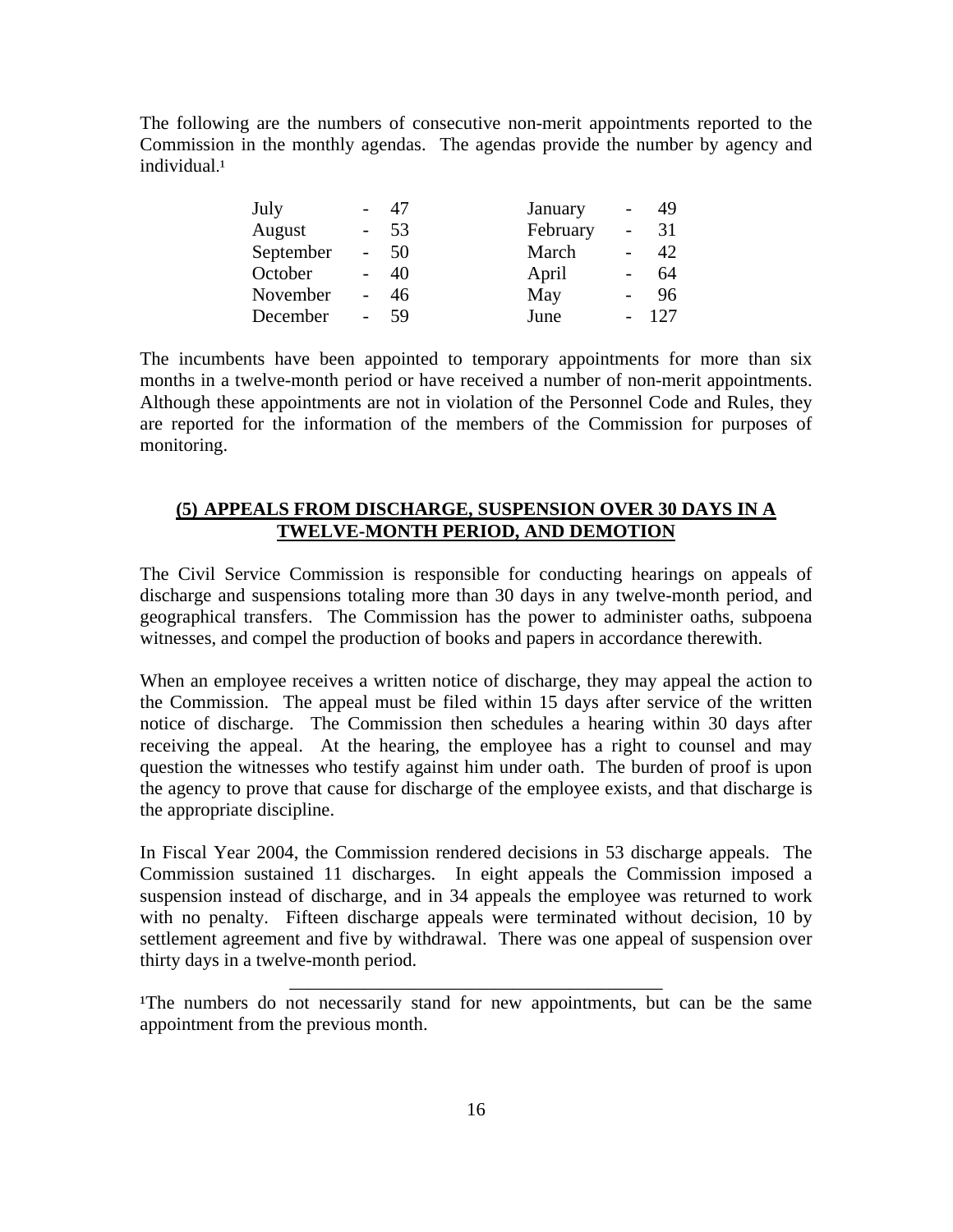The Commission is also responsible for hearing appeals of employees who have been demoted in their positions. Although this is not an extremely active area, it is important that employees have a right to appeal if they believe they have been unjustly demoted in their position. The Commission did not receive any demotion appeals during Fiscal Year 2004.

### **(6) APPEALS OF GEOGRAPHICAL TRANSFER AND ALLOCATION**

Employees who are involuntarily transferred from one geographical area of the state to another may appeal such transfers with the Commission. The Commission heard three geographical transfer appeals in Fiscal Year 2004 with one appeal being denied and two appeals withdrawn.

The Commission is also responsible for hearing employee appeals from decisions of the Director of the Department of Central Management Services where an employee believes that their position is misclassified. In allocation appeals, the burden is on the employee to prove the Director of Central Management Services has not properly classified their position. In Fiscal Year 2004, the Commission decided one allocation appeal.

### **(7) APPEALS OF LAYOFF**

The Personnel Rules allow the layoff of certified employees due to lack of funds, material change in duties or organization, or lack of work or the abolition of a position for any of these reasons. Employees who feel that they have been laid off in violation of the Personnel Code or Rules may, within 15 days following the effective date of layoff, file a written appeal with the Civil Service Commission.

The Civil Service Commission is authorized to investigate the allegations made by the employee in the layoff appeal and may conduct a hearing if it is determined that issues of fact or law remain unresolved. When the investigation is complete, a preliminary decision is issued by staff and submitted to the employee and agency. If adopted by the Commission, the decision becomes a final administrative decision.

The Commission issued five decisions on layoff appeals in Fiscal Year 2004.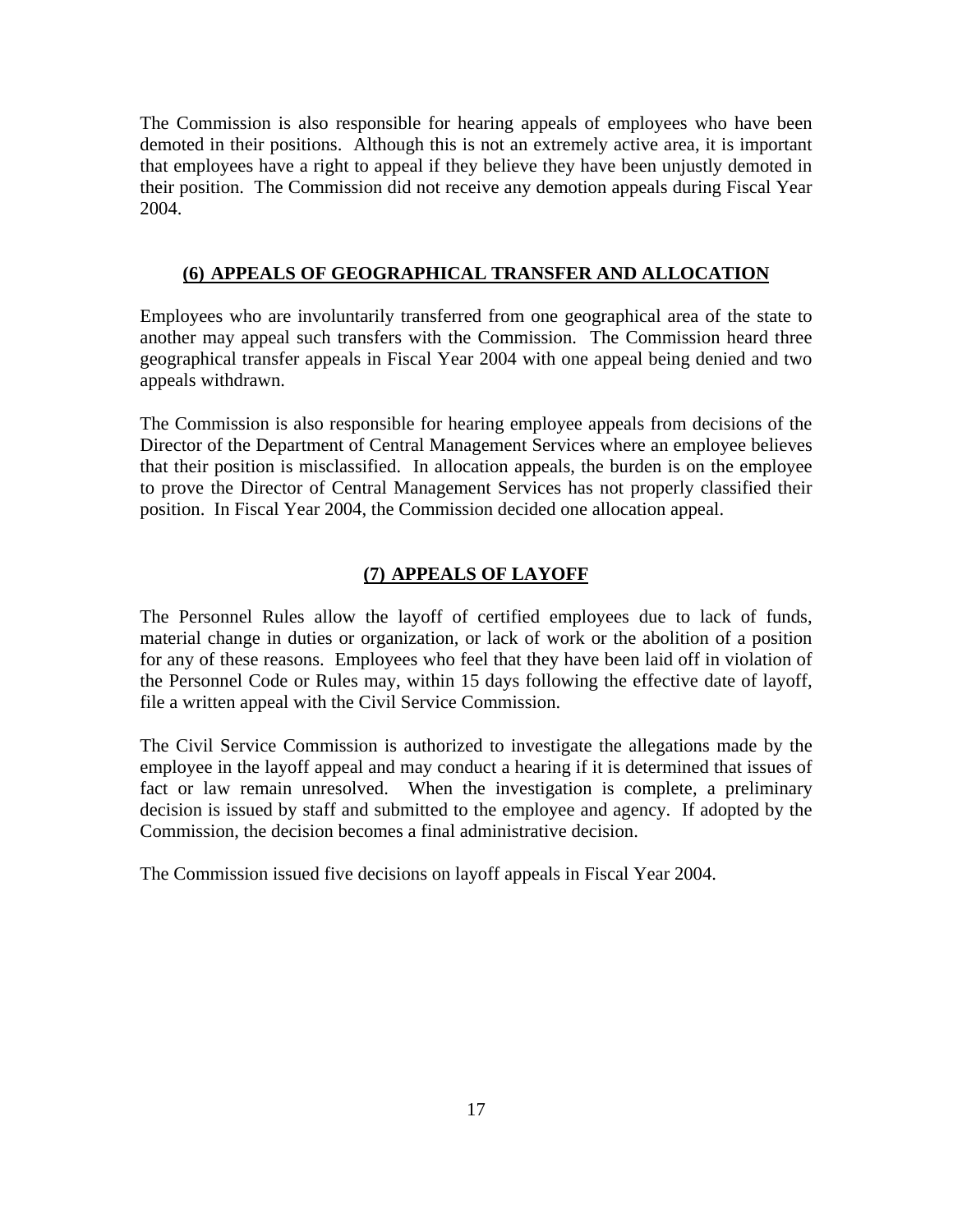#### **GRIEVANCE COMMITTEE**

The Director of Central Management Services is required to appoint a grievance committee to hear step 4 grievances comprising two employees of Central Management Services and one Commission employee with experience and knowledge in personnel administration and employee relations. The Director is allowed to substitute another agency employee in the absence of a Commission employee. The Commission staff did not participate in any grievance committee meetings in Fiscal Year 2004.

#### **TRAINING**

In order to properly administer the State's merit system, agency administrators must have knowledge and expertise in all areas of personnel. Often the most intimidating and frustrating aspect of personnel lies in the area of dealing with problem employees. It is the Commission's belief that while regrettable, discipline up to and including discharge is a necessary component of a good personnel system. The Commission, in an effort to make administrators aware of the requirements of successfully dealing with the disciplinary process, has offered agencies instruction in the disciplinary process. The Executive Director made a presentation at the May 25, 2004 Personnel Manager's meeting on this topic. In addition, the Chairman met with representatives of the Illinois Department of Transportation on civil service issues. The Commission staff is available to employees and agency administrators to respond to a variety of procedural inquiries regarding the operation of the Commission.

#### **OTHER DUTIES - CHAIRMAN'S EX OFFICIO POSITION**

The Chairman of the Commission is an ex officio member of the Interagency Committee on Employees with Disabilities. This Committee provides a forum for the diverse issues and concerns of the 2,586 persons with disabilities employed by executive agencies of the State of Illinois. This Committee, which operates with no budget and no paid staff, relies on the technical and financial support of its members and their respective agencies.

#### **COURT REVIEW**

Final administrative decisions of the Commission are subject to judicial review brought either by the employee or the employing agency. In Fiscal Year 2004, 37 decisions were appealed to the Circuit Court under the Administrative Review Act.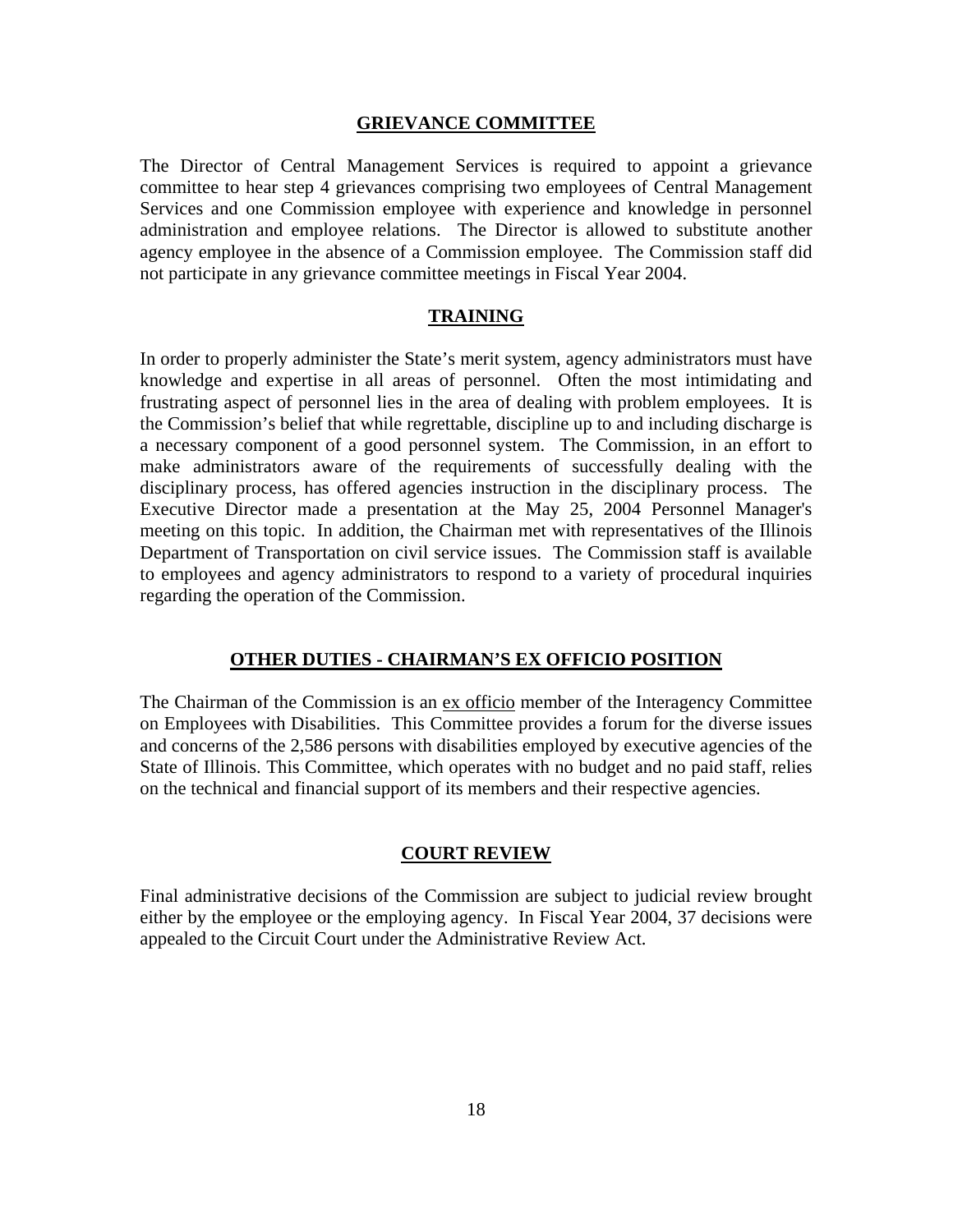# **TECHNICAL ACTIONS BY THE COMMISSION**

|                                      | FY00           | FY01           | FY02           | FY03 | <b>FY04</b> |
|--------------------------------------|----------------|----------------|----------------|------|-------------|
| <b>Class Specifications</b>          |                |                |                |      |             |
| New Classes Approved                 | 20             | 22             | 5              | 12   | 5           |
| <b>Revised Classes Approved</b>      | 37             | 61             | 83             | 127  | 42          |
| <b>Abolished Classes Approved</b>    | 39             | 27             | 6              | 13   | 7           |
| <b>TOTALS</b>                        | 96             | <b>110</b>     | 94             | 152  | 54          |
| Exemptions                           |                |                |                |      |             |
| <b>Exemptions Approved</b>           | 32             | 20             | 28             | 95   | 199         |
| <b>Exemptions Denied</b>             | 3              | 5              | $\overline{0}$ | 0    | 30          |
| <b>Exemptions Rescinded</b>          | $\overline{0}$ | $\overline{2}$ | 1              | 13   | $\theta$    |
| <b>Exemptions Requests Withdrawn</b> |                |                |                |      | 35          |
| <b>TOTALS</b>                        | <u>34</u>      | <u>27</u>      | <u>29</u>      | 108  | 264         |
| <b>TOTAL TECHNICAL ACTIONS</b>       | 130            | 137            | 123            | 260  | 318         |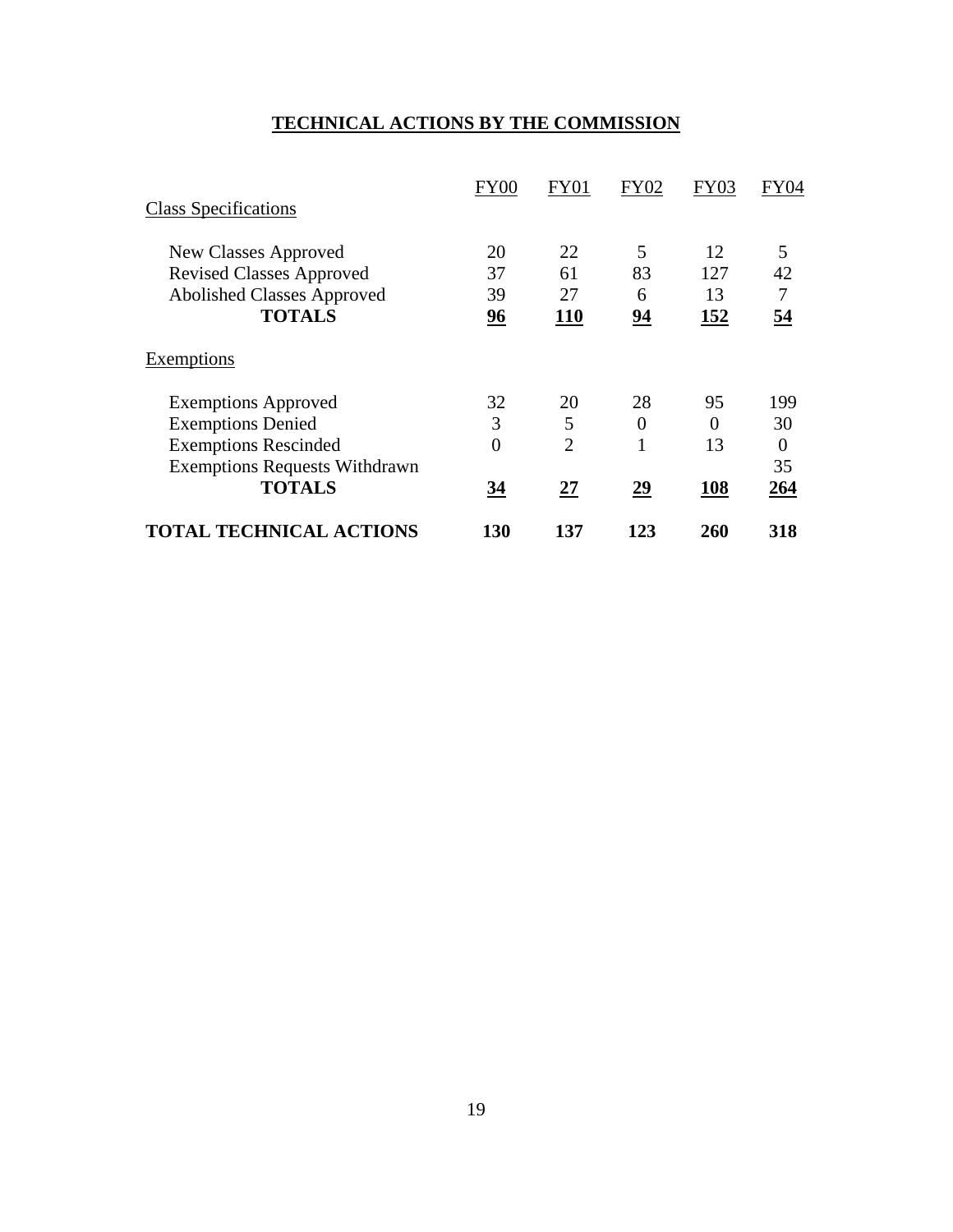# **CHARGES FOR DISCHARGE AND SUSPENSION<sup>2</sup>**

<sup>2</sup>The total exceeds the number of employees discharged because multiple charges were at times made against some employees.